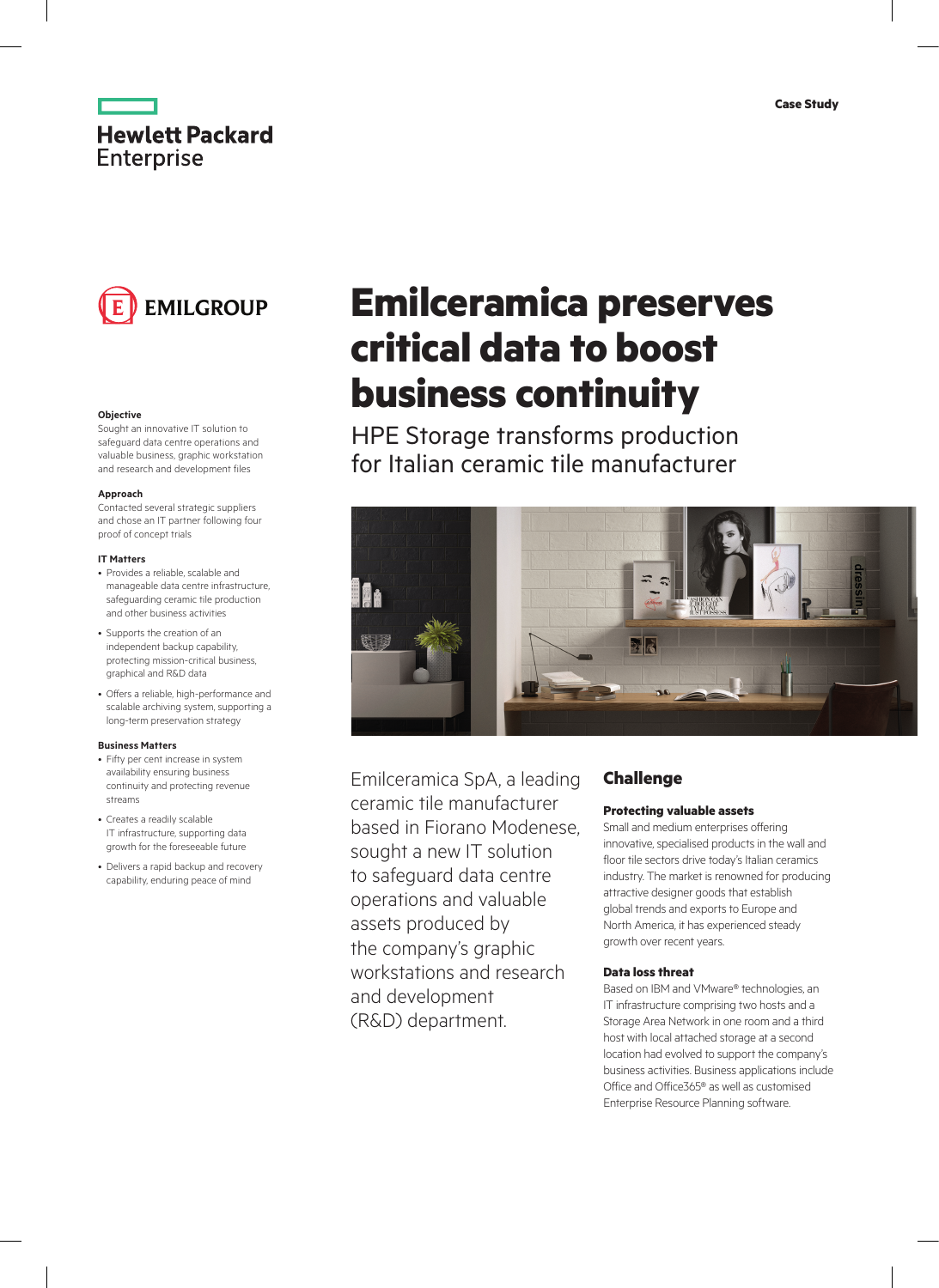**Industry** Ceramics

"Compared to other companies, we were very impressed with the amount of effort Hewlett Packard Enterprise spent on this project. The innovative hyper-convergent solution is ideally suited to this novel development and we needed an experienced partner for this undertaking."

– Luca Sghedoni, network and infrastructure manager, Emilceramica SpA

A single 10GB network cable running a distance of one kilometre linked the two sites to facilitate data replication. Emilceramica's graphic designers use workstations to store their day-to-day work while the R&D team also stored data on the workstations. The virtual desktop infrastructure employs a portfolio of Adobe®, Vectorworks and DomuS3D design applications.

"Over the last six years, we've seen our business data grow by 50% while the volume of graphical data has increased six-fold," explains Luca Sghedoni, network and infrastructure manager, Emilceramica SpA. "After examining the workstation environment, we discovered nearly 40TB data that wasn't being securely backed up. Storing data in this manner is a high-risk strategy as there's a high probability of data loss."

### **Innovative hyper-converged solution wins trials**

To resolve the lack of disaster tolerance, address data centre performance and backup management issues, Emilceramica quickly established a project to refresh data centre operations and provide the necessary storage and backup capability for the graphical and R&D data.

"Important solution requirements included high availability to ensure business continuity, longer data retention times, graphical workstation accessibility from different locations, protecting all data types and significantly lowering data deployment times to workstations," continues Sghedoni.

The company contacted several strategic suppliers and asked four organisations including Hewlett Packard Enterprise (HPE). Working with NETMIND, a local HPE partner, a proof of concept was designed and developed.

"Compared with other companies, we were very impressed by the amount of effort HPE spent on this project," says Sghedoni.

"The innovative hyper-converged solution is ideally suited to this novel development and we needed an experienced partner for this potentially risky undertaking."

# **Solution**

## **Long-term archiving protects business data**

To address the data centre issues, Emilceramica has deployed three HPE ProLiant DL380 Gen9 servers and two HPE 5700 switches at both the primary and secondary sites with four 10GB cables linking the data centres to support cross-site replication of data. HPE StoreVirtual VSA software acts as the storage virtualisation platform, creating a cluster of six VMware hypervisors. An HPE StoreEver MSL2024 Tape Library with two LTO6 tape drives and a capacity of 90TB provides a long-term archiving capability with the tapes being stored at a secure off-site location.